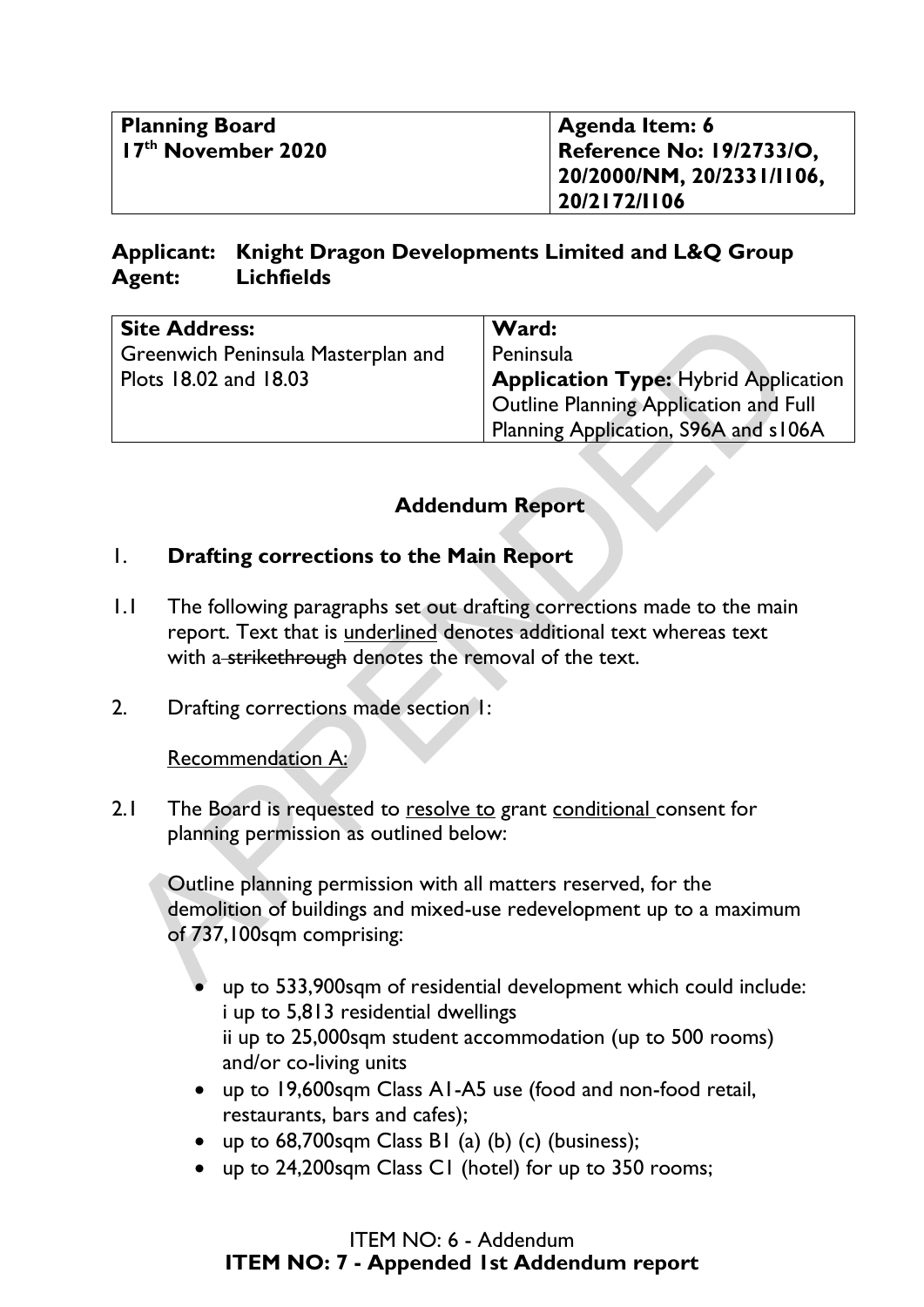- up to 13,200 sqm Class D comprising D2 (Sport and Recreation), Class D1 (health care facilities/nursery/creche);
- up to 4.200sqm D1 (education facilities)
- up to 8,000sqm Theatre (Class Sui Generis);

residential and non-residential car parking, as well as a minimum of 2000 AEG parking spaces (for the O2), cycle parking; associated community facilities; public realm and open space; hard and soft landscaping; a new transport hub and associated facilities; realignment of the cultural route traversing the site (The Tide); highway and transport works and associated ancillary works (proposals to revise part of the approved Greenwich Peninsula 2015 Masterplan (15/0716/O).

And detailed planning permission, for a residential development comprising 476 residential units, up to 100sqm (GEA) A1/A2/A3/B1/D1/D2 floorspace plus ancillary car parking, access, landscaping and public realm works and associated infrastructure works.

Subject to:

i) Conditions set out in Appendix 2 (as amended by Appendix 2 addendum) of the main report.

ii) To resolve to grant conditional outline planning permission with detailed consent subject to The prior completion of a consolidated agreement under Section 106 of the Town and Country Planning Act 1990 (as amended) containing the planning obligations as summarised in the heads of terms set out in this report (see section 44 of the main report), modifications to planning obligations (see Recommendations C & D below and section 41 of the main report), any addendums, and the minutes of this Planning Board meeting. traversing the site (The Tide); highway and transport works and<br>associated ancillary works (proposals to revise part of the approved<br>Greenwich Peninsula 2015 Masterplan (15/0716/O).<br>And detailed planning permission, for a

(PROVIDED THAT if officers are satisfied that the applicant has agreed in writing to the extension of the statutory period for determination, officers are authorised to agree to the extension of the time for completion of the legal agreement and the issue of the decision notice) subject to the Head of Law and the Assistant Director of Planning and Building Control being authorised to make any appropriate amendments arising following negotiations and/or in the light of legal advice.

iii) Referral of the application to the Mayor of London as required under the terms of The Town and Country Planning (Mayor of London) Order 2008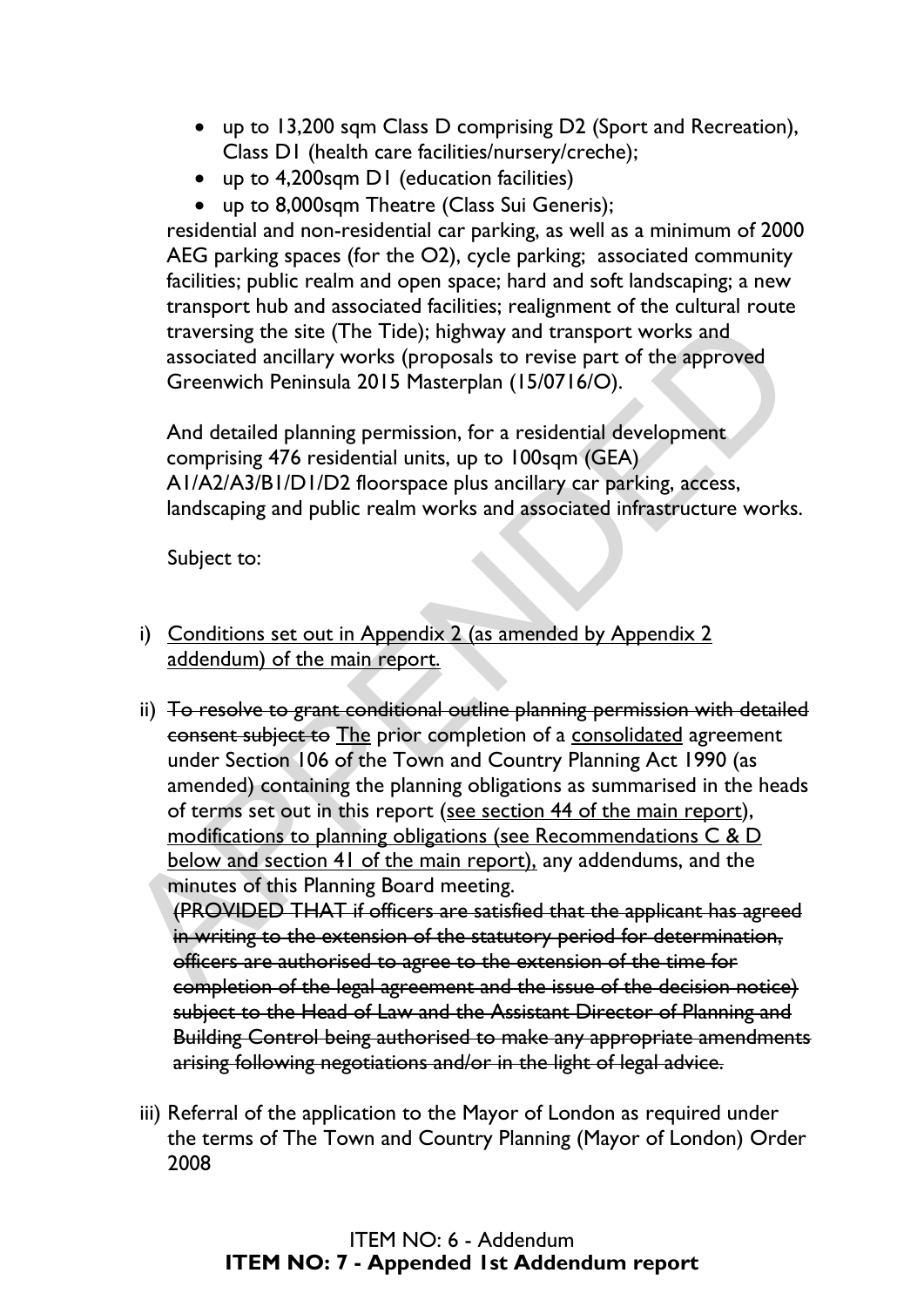- iv) Members confirming in their decision that account has been taken of environmental information, as required by Regulation 26 of the Town and Country Planning (Environmental Impact Assessment) Regulations 2017.
- v) A statement being placed on the statutory Register confirming the main reasons and consideration of which the Planning Board decision was based were those set out in the report of the Director of Regeneration, Enterprise and Skills as required by Regulations 30 (1) (d.) of the Town and Country Planning (Environmental Impact Assessment) Regulations 2017.
- vi) To authorise the Assistant Director of Planning & Building Control to:

a. make any minor changes to the detailed wording of the recommended conditions as set out in this report (Appendix 2), its addendums and the minutes of this Planning Board meeting, where the Assistant Director of Planning & Building Control considers it appropriate, before issuing the decision notice; and

b. finalise the detailed terms of the planning obligations pursuant to Section 106 of the Town and Country Planning Act 1990 (as amended), as set out in this report, its addendums and the minutes of this Planning Board meeting.

vii) In the event that the Section 106 Agreement is not completed within three (3) months of the date of this Planning Board meeting, to authorise the Assistant Director of Planning & Building Control to consider whether permission should be refused on the grounds that the proposals are unacceptable in the absence of the benefits which would have been secured, and if so, to determine the application with reasons for refusal which will include the following: based were those set out in the report of the Director of Regeneration<br>Enterprise and Skills as required by Regulations 30 (1) (d.) of the Town<br>and Country Planning (Environmental Impact Assessment) Regulations<br>2017.<br>Vi) T

*In the absence of a legal agreement to secure financial and non-financial contributions towards Affordable Housing, Transport, Highways works, Education Provision, Employment and Training, Environmental Sustainability, Open Space Provision, Sport and Leisure Facilities, Community Facilities is contrary to policies H3, H(e), EA(c), E1, E(c), CH1, CH2, IM1, IM4, and IM(c) of the Royal Greenwich Local Plan: Core Strategy with Detailed Policies (Adopted July 2014) and the Planning obligations (s106) Guidance SPD (adopted July 2015).*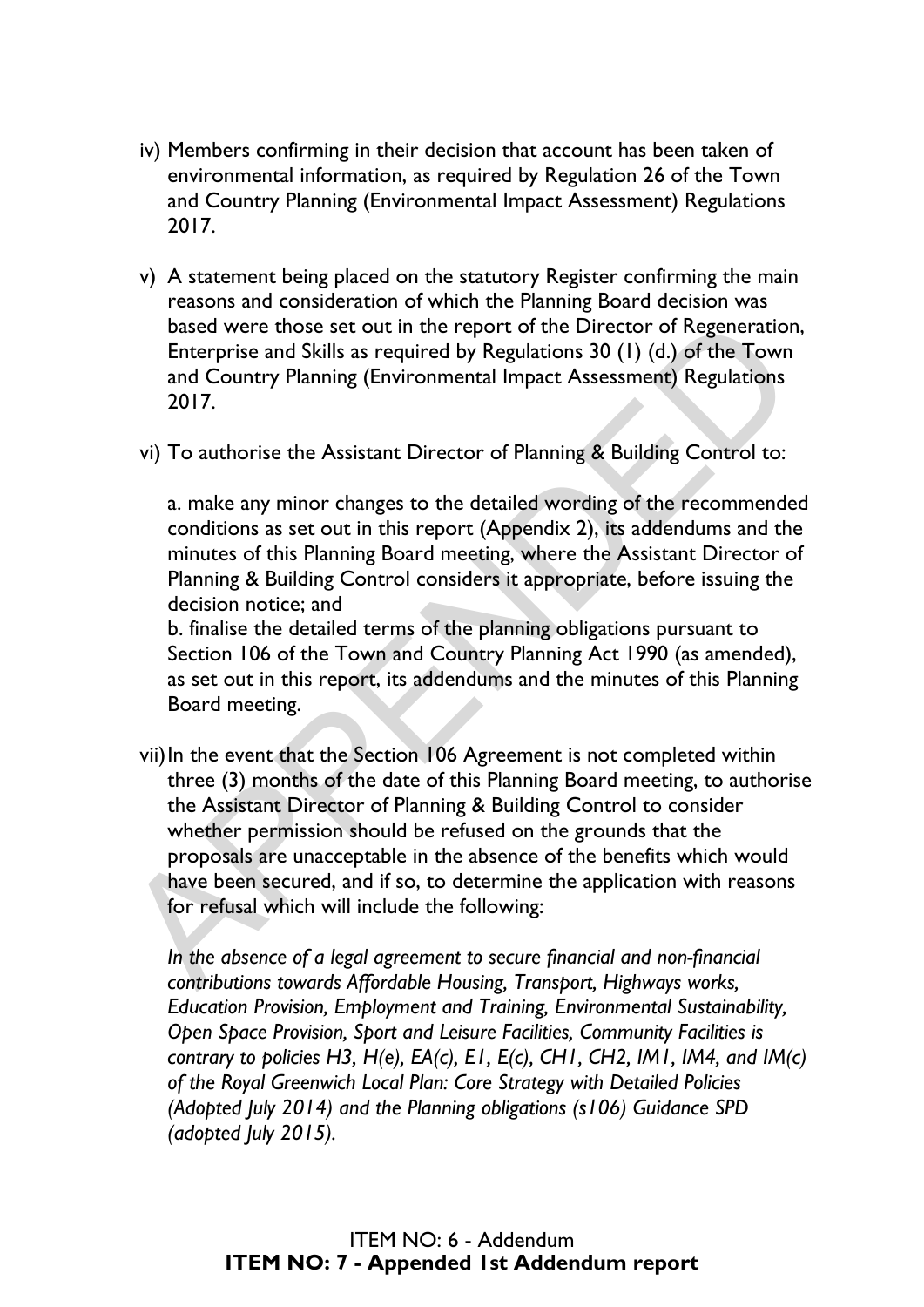viii) Conditions set out in Appendix 2 of the main report.

 RECOMMENDATION C and D: Modifications to Section 106 Agreements.

- 2.2 It is recommended that the Board grant the request to modify the S106 Agreement for:
	- 1) the '2015 Masterplan' (reference: 15/0716/O dated 08/12/2015) (Recommendation C), and
	- 2) the legal agreements for 'Plot MO121' (reference: 13/2865/F dated 31/03/2014 as varied on 20/09/2016 and the original S.106 Agreement dated 23 February 2004)). (Recommendation D).

for the reasons set out within the body of this report (see section 41) and subject to the approval of the 2019 masterplan (19/2733/O), such modifications, if approved, to be contained within the consolidated S106 Agreement referred to at Recommendation A above. 1) the <u>2015</u> Masterplan' (reference: 15/0716/O dated 08/12/201<br>
(Recommendation C), and<br>
2) the legal agreements for 'Plot MO121' (reference: 13/2865/F dat<br>
31/03/2014 as varied on 20/09/2016 and the original \$.106 Agree

### 3. **Corrections to the Main report for the outline part of the application:**

3.1 **Pg. 8 Summary Table for Transportation – Outline should read:** 

| <b>Proposed Parking</b> | $Up$ to 0.1 |
|-------------------------|-------------|
| Ratio                   |             |

## 3.2 **Pg. 8 Summary Table for Sustainability / Energy - Outline should read:**

| Renewable Energy Source (%) | 60% reduction of Carbon Dioxide |
|-----------------------------|---------------------------------|
|                             | over Part L from Renewable      |
|                             | Sources.                        |

## 3.3 **Pg. 18 Para 5.2.**3 - 8<sup>th</sup> bullet point should read: 'Reduction in residential car parking spaces from a ratio of 0.25 to up to  $0.1'$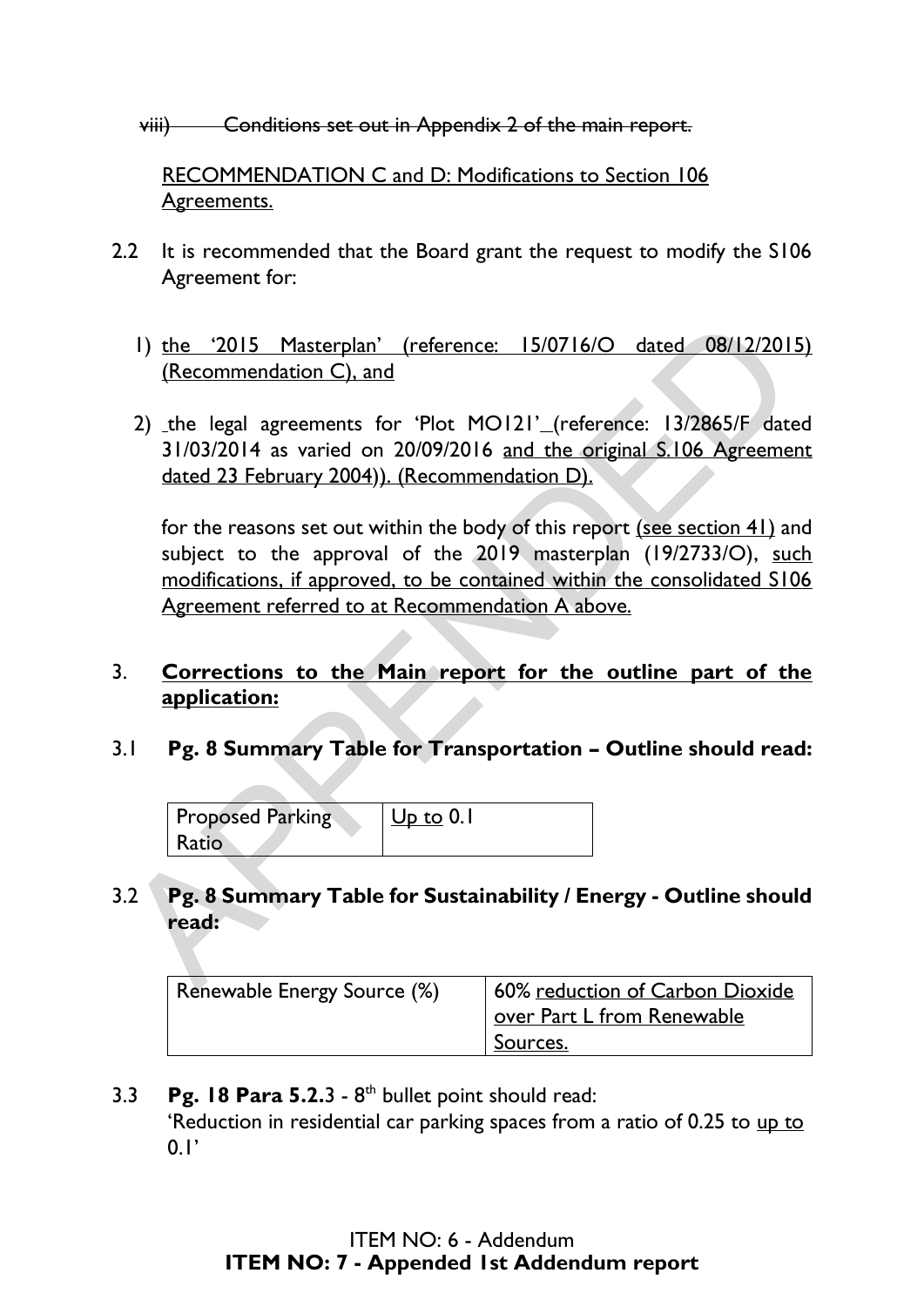## 3.4 **Pg. 22 Fourth bullet point in table should read**:

• A minimum of 2,000 AEG parking spaces of which 1,300 spaces are for events and 700 spaces are for non-events.

### 3.5 **Pg. 84 Para 10.5.1 should read:**

'The Outline Part of this application would deliver up to 5,813 new dwellings which is an additional up to 1,757 homes on the Peninsula to that consented by the 2015 Masterplan. The Detailed Part would also deliver 476 new dwellings in a range of tenures and types. In total, the application seeks permission for  $up$  to  $6,289$  new dwellings. The increase in residential units would deliver up to 17,487 homes within the Peninsula Masterplan area.'

### 3.6 **Pg. 95 Para 14.5 should read:**

| Masterplan area.'             | deliver 476 new dwellings in a range of tenures and types. In total, the<br>application seeks permission for up to 6,289 new dwellings. The increase<br>in residential units would deliver up to 17,487 homes within the Peninsula | that consented by the 2015 Masterplan. The Detailed Part would also |
|-------------------------------|------------------------------------------------------------------------------------------------------------------------------------------------------------------------------------------------------------------------------------|---------------------------------------------------------------------|
| Pg. 95 Para 14.5 should read: | 'The application is proposing to provide 2,638 affordable units within the<br>2019 Masterplan application (Outline and Detailed Parts). This will equate<br>to 42% by unit or $44\%$ $45\%$ by Habitable room'                     |                                                                     |
|                               | Pg. 96 Para 14.9.6 the table should read:                                                                                                                                                                                          |                                                                     |
|                               |                                                                                                                                                                                                                                    |                                                                     |
|                               | Brickfields (L&Q) -                                                                                                                                                                                                                | Brickfields (L&Q) -                                                 |
|                               | <b>Current Proposal (by</b>                                                                                                                                                                                                        | <b>Policy Compliant</b>                                             |
|                               | unit)                                                                                                                                                                                                                              | Tenure Scenario (by<br>unit)                                        |
| <b>Total Affordable</b>       | 58% 55%                                                                                                                                                                                                                            | 36%                                                                 |
| Homes (%)                     |                                                                                                                                                                                                                                    |                                                                     |
| London Affordable<br>Rent     | 49% 44%                                                                                                                                                                                                                            | 70%                                                                 |

#### 3.7 **Pg. 96 Para 14.9.6 the table should read:**

## 3.8 **Pg. 97 Para 14.9.7 should read:**

'…L&Q have stated that they would only be eligible for grant on the additionality between the approved affordable housing position (22.7% in the 2015 Masterplan/858 homes) and the updated proposals  $(1,355)$ 2,090 homes including Plots 18.02 and 18.03). This means that only  $6.500$ c.1,200 homes would be eligible for GLA funding….'

### 3.9 **Pg. 97 Para 14.9.9 should read:**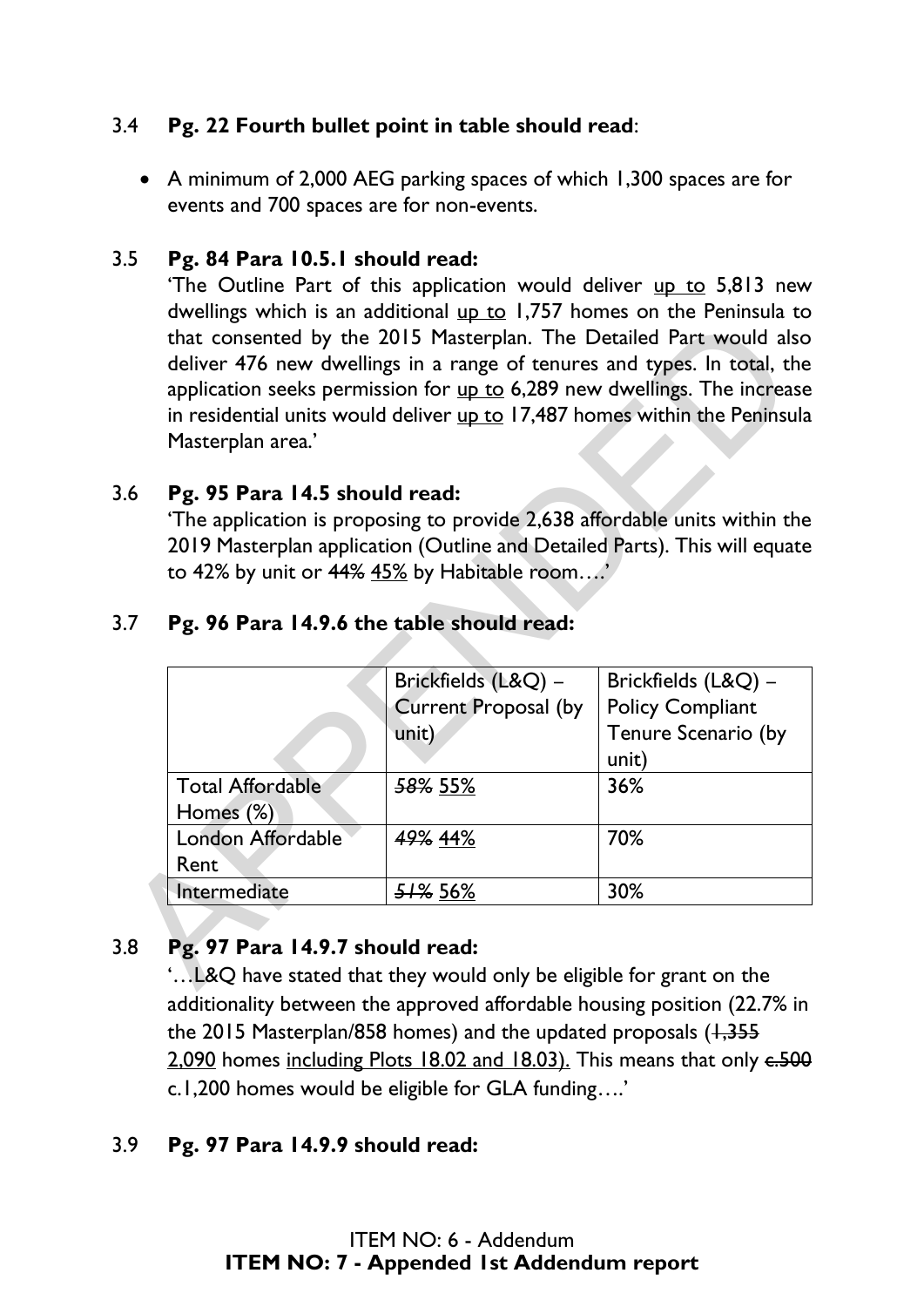'Any changes would also affect the wider Masterplan resulting in a 56:44 53:47 tenure split in favour of London Affordable Rent'.

## 3.10 **Pgs. 97-98 Para 14.9.10 table should read:**

| Tenure site wide   70:30 in favour of<br>Social Rent | 56:44 53:47 in favour<br>of London Affordable<br>Rent |
|------------------------------------------------------|-------------------------------------------------------|
|------------------------------------------------------|-------------------------------------------------------|

|                                                                                                                                                                                                                    |      |       | Rent       |        |
|--------------------------------------------------------------------------------------------------------------------------------------------------------------------------------------------------------------------|------|-------|------------|--------|
|                                                                                                                                                                                                                    |      |       |            |        |
| AH Distribution by Neighbourhood                                                                                                                                                                                   |      |       |            |        |
|                                                                                                                                                                                                                    | Min. | Max.  | Min.       | Max.   |
| <b>Brickfields</b>                                                                                                                                                                                                 | 630  | 1,380 | $+890$     | 60% by |
| (min/max)                                                                                                                                                                                                          |      |       | 1,889      | unit   |
|                                                                                                                                                                                                                    |      |       | (inc Plots |        |
|                                                                                                                                                                                                                    |      |       | 8)         |        |
| Peninsula                                                                                                                                                                                                          | 335  | 840   | 377        | n/a    |
| Central                                                                                                                                                                                                            |      |       |            |        |
| (min/max)                                                                                                                                                                                                          |      |       |            |        |
| Pg. 98 Para 14.9.11 should read:<br>'Although the proposals will see the continued delivery of affordable                                                                                                          |      |       |            |        |
| housing in all neighbourhoods, this may not mean on every single plot a<br>currently required under the 2015 Masterplan s106 legal agreement<br>(with the exception of 6 affordable free plots in Meridian Quays)' |      |       |            |        |
| Pg. 99 Para 14.9.16 should read:<br>'The applicant has worked out that using the above mechanism and b                                                                                                             |      |       |            |        |
| taking into account the amount of affordable housing to be provided in                                                                                                                                             |      |       |            |        |
|                                                                                                                                                                                                                    |      |       |            |        |
| Brickfields will result in at least 56% of all of the plots (28 out of 50<br>plots) on the Peninsula containing affordable housing.'                                                                               |      |       |            |        |

## 3.11 **Pg. 98 Para 14.9.11 should read:**

### 3.12 **Pg. 99 Para 14.9.16 should read:**

## 3.13 **Pg. 102 Para 14.10.7 should read:**

'While the application does not meet the Council's affordable housing requirements in terms of proposed quantum, tenure, mix and the move away from affordable housing on every plot (with the exception of 6 plots on Meridian Quays), the application will deliver the following housing benefits…'

### 3.14 **Pg 127 para 19.5.9 should read:**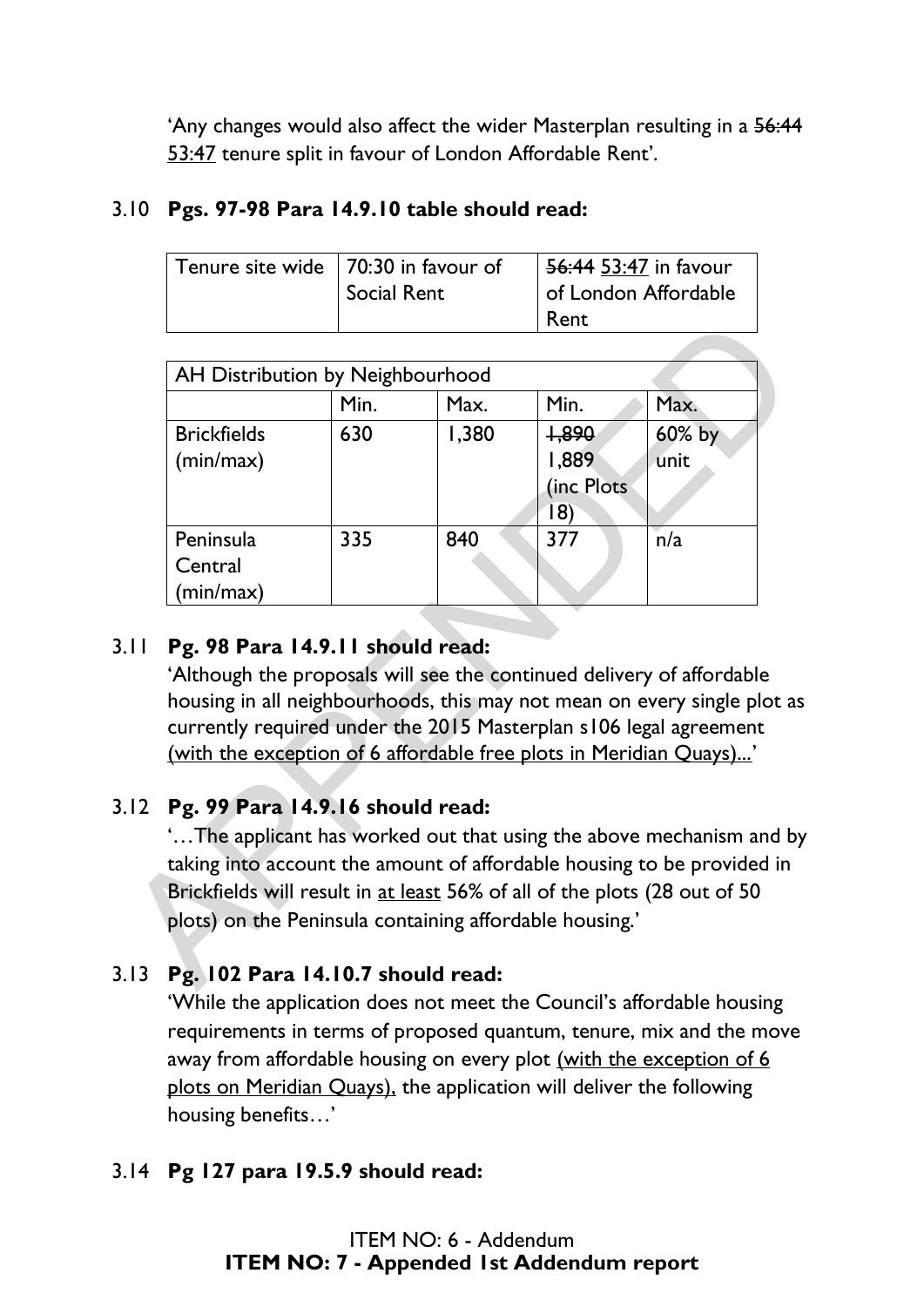'It is also acknowledged that the design concerns alone are not sufficient to warrant a refusal and need to be considered alongside the public benefits of the scheme (see section 46 47).'

### 3.15 **Pg 152 Para 21.8.14 should read:**

'…as well as the wider benefits resulting from the Greenwich Peninsula Masterplan development as set out in the section  $46$   $47$  – Conclusion of the report…'

### 3.16 **Pg. 188 Para 28.15.4 should read:**

'In regards to the window assessment on the daylight and sunlight of the existing/consented residential buildings surrounding the site, it is acknowledged that there are some significant failures to some of the properties in particular receptor 30 and 37. It should also be noted that in regards to Receptor 30 (Plot 201), this remains unbuilt, and its extant planning permission was granted in the context of the already approved 2015 Masterplan which comprised similar massing and tall building elements. However, It must also be acknowledged that this is not unreasonable in a high-density urban environments with tall buildings that there will be some reduction in daylight and sunlight particularly at the lower levels and does not necessary represent a reason for refusal…' Masterplan development as set out in the section 46 47 – Conclusion of<br>the report...'<br>
Al.16 **Pg. 188 Para 28.15.4 should read:**<br>
"In regards to the window assessment on the daylight and sunlight of the<br>
existing/consente

### 3.17 **Pg. 188 Para 28.15.6 should read**

'In considering the public benefits of the scheme as outlined in paragraph 46 section 47 below (Conclusion), it is considered that, on balance, in this case the harm is outweighed by these benefits.'

### 3.18 **Page 237 Para 42.1 should read:**

'…The Mayoral CIL formally came into effect on 1st April 2019, and it will be paid on commencement of most new development in Greater London that was granted planning permission on or after that date. The Mayor's CIL will contribute towards the funding of Crossrail. The Mayor has arranged boroughs into three charging bands. The rate for Greenwich is  $\angle 435 \angle 225$  per square metre.'

#### 3.19 **Pg. 247 Para 47.6 should state:**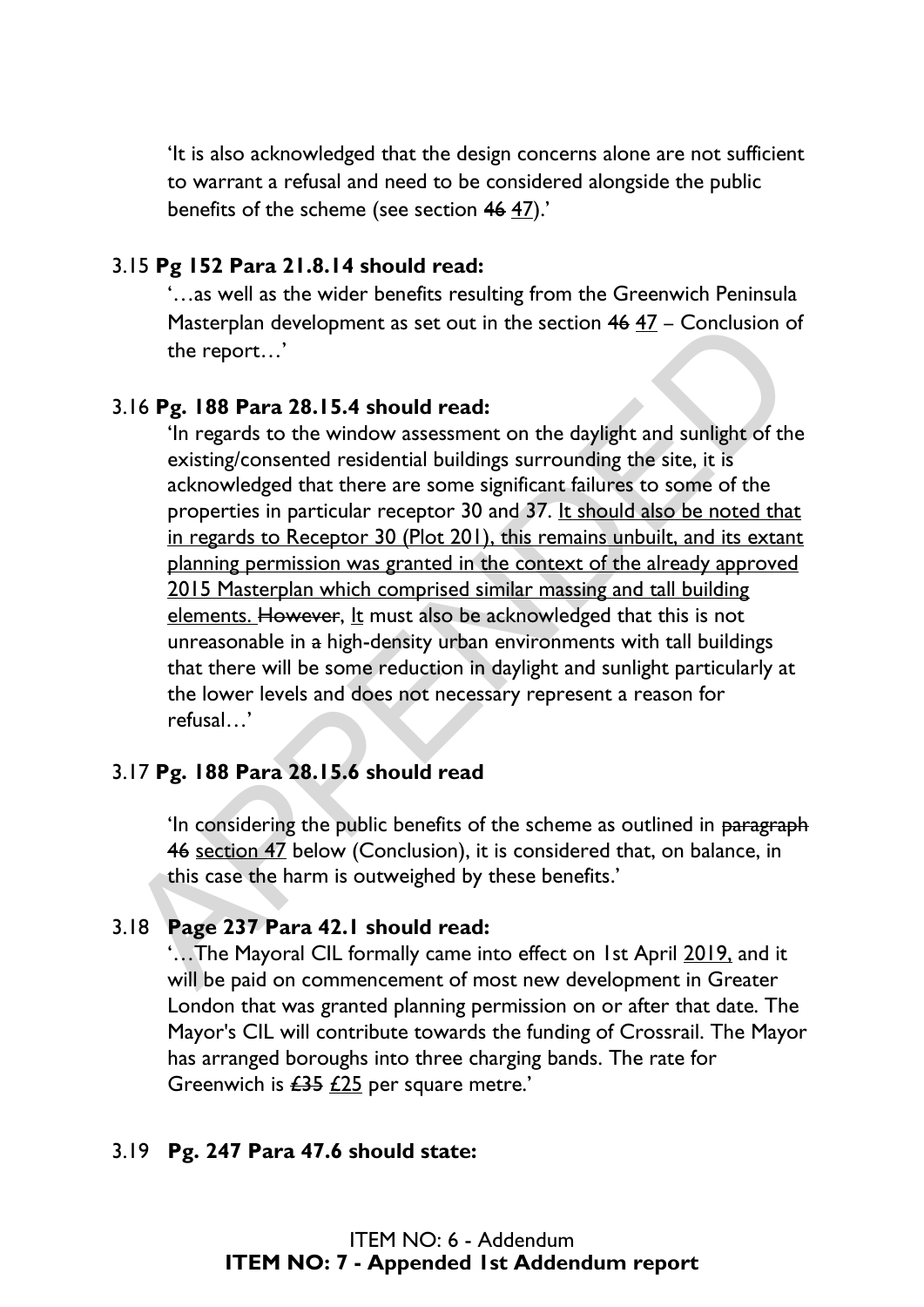The application is proposing to provide up to 2,648 affordable units within the 2019 Masterplan area (Outline and Detailed Parts). This will equate to up to 42% by unit or 44% 45% by Habitable Room. The affordable housing offer for the Peninsula wide would increase to 28% by unit or 30% by habitable room. Although the increase in affordable housing is welcomed, it is acknowledged that the increase in affordable homes (950 units) will be intermediate tenure only with a concentration of affordable housing (50%) in the Brickfields neighbourhood. The proposal will provide a tenure split of 52:48 51:49 in favour of London Affordable Rent by unit. Members will need to consider whether a higher proportion of affordable housing is more desirable than a policy compliant tenure split in order to deliver housing, including affordable housing on the Peninsula.' proposal will provide a tenure split of 52:48 51:49 in favour of London<br>Affordable Rent by unit. Members will need to consider whether a<br>higher proportion of affordable housing is more desirable than a policy<br>compliant te

### 4. **Corrections to the Main report for the Detailed Part (plots 18.2 and 18.03):**

4.1 **Pg. 6, Para 5.3.3, Para 19.6.3, Para 19.7.1, Para 47.17 (Detailed Part) should read:** 

Block A - 36 storeys 30 storeys Block B – 36.68m 38.3m Block E – 10,382.7 10,293.6 Non-residential floorspace – 100 sqm

# 4.2 **Pg. 6, Para 5.3.3, Para 19.6.3, Para 19.7.1, Para 47.17 (Outline Part) should read:**

Dwelling Mix – References to unit numbers should be 'up to' Intermediate / Shared Ownership (no.  $/$ %) –  $1,338$  (20%) 1,138 (20%)

## 4.3 **Pg. 8, Para 34.26.1 (Detailed Part) should read:**

No. Proposed Residential Car Parking Spaces – 47 44  $Ratio - 0.1 0.09$ 

## 4.4 **Pg. 8 Summary Table for Sustainability / Energy - Detailed should read:**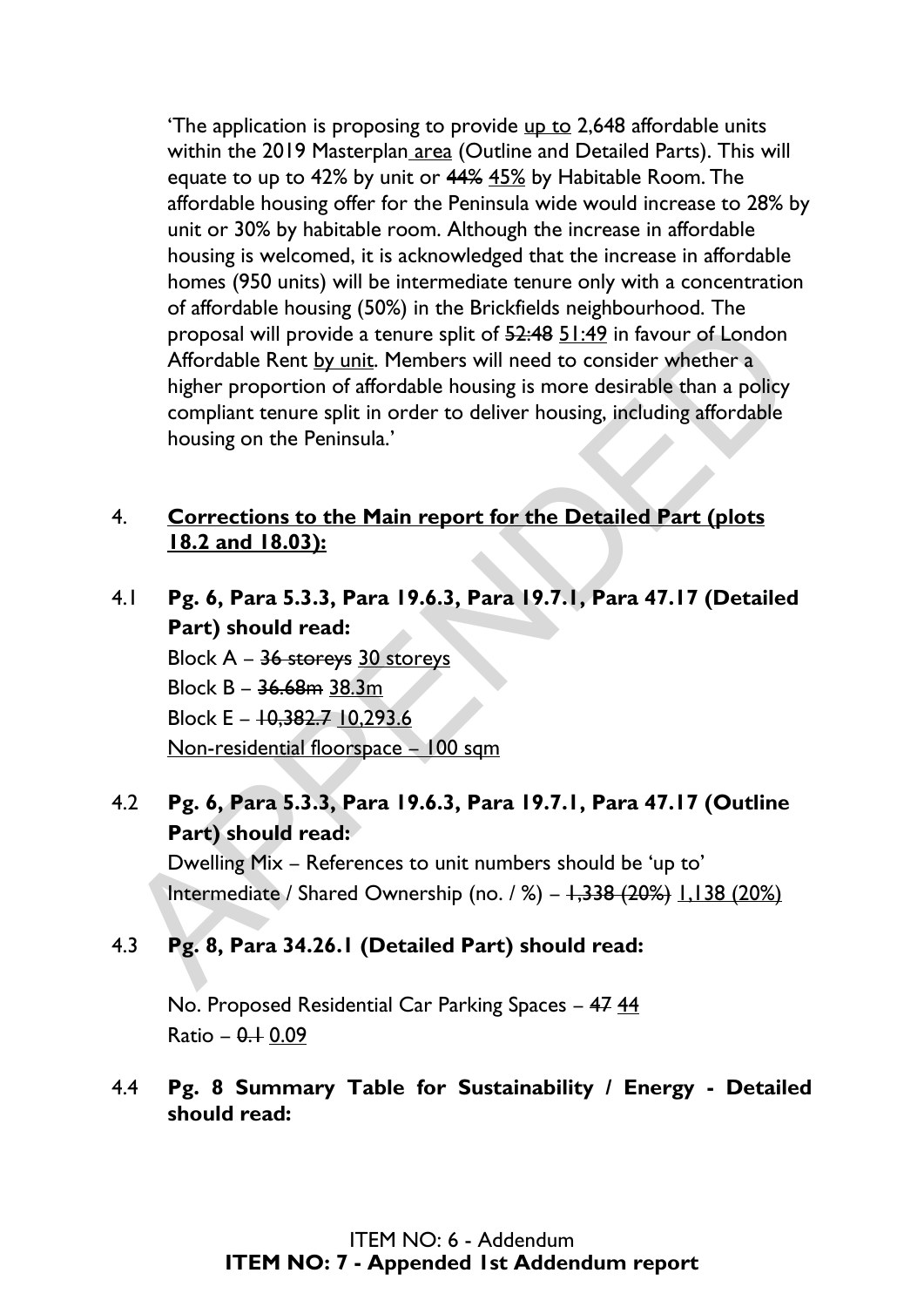| Renewable Energy Source (%) | 66% reduction of Carbon Dioxide |
|-----------------------------|---------------------------------|
|                             | over Part L from Renewable      |
|                             | Sources.                        |

### 4.5 **Pgs. 11, 92, 93 Para 3.2.1, 13.4.1 and 13.4.7 (and instances elsewhere within report) should read:**

The site lies within the part of the Masterplan defined as Lower the Brickfields Neighbourhood Area.' and 'Brickfields South Neighbourhood'

# 4.6 **Pg. 11 Para 3.2.2 should read:**

Two new roads will be have been formed in the vicinity of the site as part of the Masterplan. Anglers Crescent Neal Street will run along the north western site boundary and Rope Walk (School Road) Hendon Street will run along the south western site boundary.'

# 4.7 **Pg. 15 Para 4.11 should read:**

16/1796/R - Reserved Matters Approval for Access, Appearance, Landscaping, Layout and Scale pursuant to Condition 13 of Outline Planning Permission 15/0716/O for 2220 220 residential units with associated landscaping, amenity space, parking, access works and associated infrastructure Plot 18.03 (Approved 16.02.17). This permission was not implemented and has now lapsed. The site lies within the part of the Masterplan defined as Lower the Brickfields Neighbourhood Area.' and 'Brickfields South Neighbourhood<br>
1.6 **Pg. 11 Para 3.2.2 should read:**<br>
Two new roads will be have been formed in t

## 4.8 **Pg. 28 Para 5.3.4 should read:**

The proposal also includes 44 car parking spaces, of which 14 are to be wheelchair parking bays and 821 823 cycle parking spaces (for residents, visitors and for the commercial space).

# 4.9 **Pg. 29 Para 6.3 should read:**

The main changes to the detailed part of the site included: amendments to balcony design, reconfiguration of the 9th floor in the mansion blocks Block F and the increase of wheelchair units in the London Affordable Rented units.'

# 4.10 **Pg. 48 Third paragraph of detailed comments should read:**  The proposed split is 41% rented and 51 59% intermediate

# 4.11 **Pg. 59 Third bullet point of detailed comment should read:**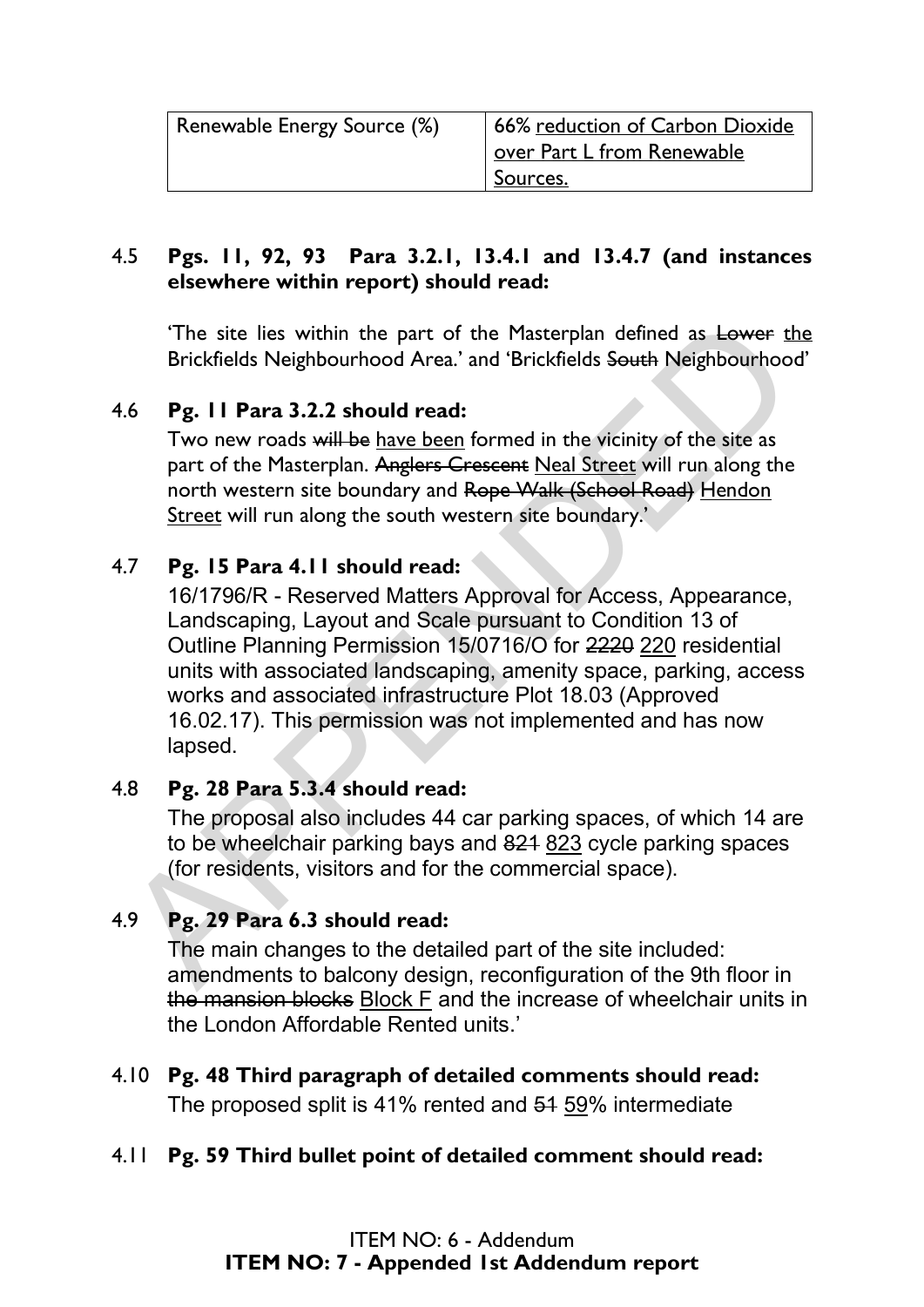Living roofs such as sedum or brown roofs will be incorporated on buildings A and B of Plot 8.02 18.02

## 4.12 **Pg. 92 Para 13.4.2 should read:**

Fifteen-Fourteen and a half percent ( $+5$ -14.5%) of all units are to be family accommodation, equating to a total  $7+69$  units. Of these,  $5653$ are affordable units with 45 44 being social London Affordable Rented and  $+1$  9 being shared ownership and the remaining  $+5$  16 being private. As such, 20% of all the affordable units are family units, with 4140% of the social London Affordable Rented being family and  $76\%$  of the shared ownership.

| <b>Family Units</b> | 18.02 & 18.03<br>consented<br><b>RMAs</b><br>(16/1776/R)<br>&                                                                                                                                                                                         | Proposed | <b>Difference</b> |
|---------------------|-------------------------------------------------------------------------------------------------------------------------------------------------------------------------------------------------------------------------------------------------------|----------|-------------------|
| Units               | 16/1796/R)<br>462                                                                                                                                                                                                                                     | 476      | $+$  4            |
| Studio              | 0                                                                                                                                                                                                                                                     | 51       | $+51$             |
| I bed               | 124                                                                                                                                                                                                                                                   | 192      | $+68$             |
| 2 bed               | 194                                                                                                                                                                                                                                                   | 164      | $-2830$           |
| 3 bed               | 144                                                                                                                                                                                                                                                   | 51       | - 93              |
| 4 bed               | $\mathbf 0$                                                                                                                                                                                                                                           | 18       | $+$ 18            |
|                     | Pg. 93 Para 13.4.4 should read:<br>The proposed scheme reduces the total number of 2 and 3 bed units b<br>does Introduce 18-17 4-bed town houses and a 4-bed flat in Block F. TI<br>proposed scheme reduces the total number of 2 and 3 bed units but |          |                   |

### 4.13 **Pgs. 92-93 Para 13.4.3 table should read:**

### 4.14 **Pg. 93 Para 13.4.4 should read:**

#### 4.15 **Pg. 93 Para 13.4.6 should read:**

The total number of family units within the London Affordable Rented units is high at 41 40%, which is a positive element of the scheme.

#### 4.16 **Page 94 should read:**

Para nos. 13.3.8 and 13.3.9 should be 13.4.8 and 13.4.9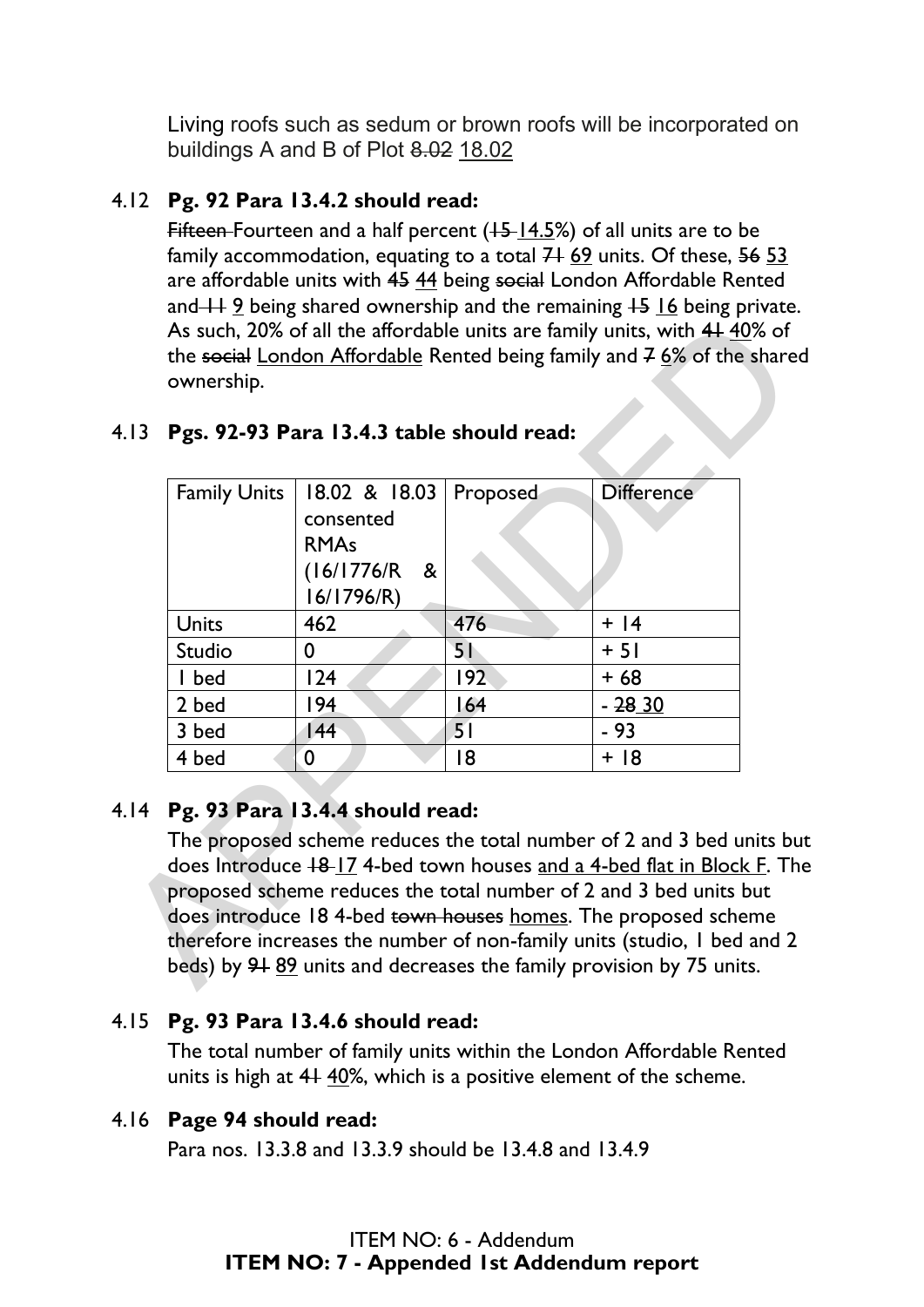### 4.17 **Pg. 102 Para 14.11.1 should read:**

Of the London Affordable Rented units 41 40% will be delivered as family housing.'

### 4.18 **Pg. 104 Para 14.11.5 should read:**

As mentioned above, as the site is GLA land, London Plan policy requirement for 50% of the total number of units Habitable Rooms to be provided as an affordable unit type is triggered. This requires a total of 238 632 affordable units habitable rooms to be provided. The applicant is compliant with this requirement (providing 56% in total by unit 60% by habitable room). The proposal is therefore providing an additional 27 units 125 habitable rooms beyond the London Plan policy requirement for 50%.

### 4.19 **Pg. 111 Para 16.4.5 should read:**

The applicant has demonstrated that further provision can be accommodated within the basement off-street car parking spaces

### 4.20 **Pg. 127 Para 19.6.4 should read:**

Each unit has access to a balcony or a garden, and the townhouses also have individual roof terraces.

### 4.21 **Pg. 127 Para 19.6.5 should read:**

Each plot is composed of apartment blocks fronting West Parkside (Blocks A,B, E, F, G). Block G fronts onto John Harrison Way.

### 4.22 **Pg. 189 Para 28.16.2 should read:**

A total of 912 windows were assessed across the proposed development for APSH. Of these, 632 (69%) resulted in units above the BRE Guide and a further 48 failed by a small margin. As such a total of 680 (75%) either pass or slightly fall below the requirements. It is further noted that none of the windows tested in Block C and D (London Affordable Rent tenure) failed. A total of 912 windows were assessed across the proposed development for WPSH of 238 632 affordable intis-habitable rooms to be provided. The<br>applicant is compliant with this requirement (providing 56% in texts)<br>unit-60% by habitable rooms to be provided. The<br>applicant is compliant with this require

### 4.23 **Pg. 2019 Para 34.26.4 should read:**

20% of all bays will require active electric vehicle charging spaces and all 20% of remaining spaces will have passive electric vehicle charging spaces.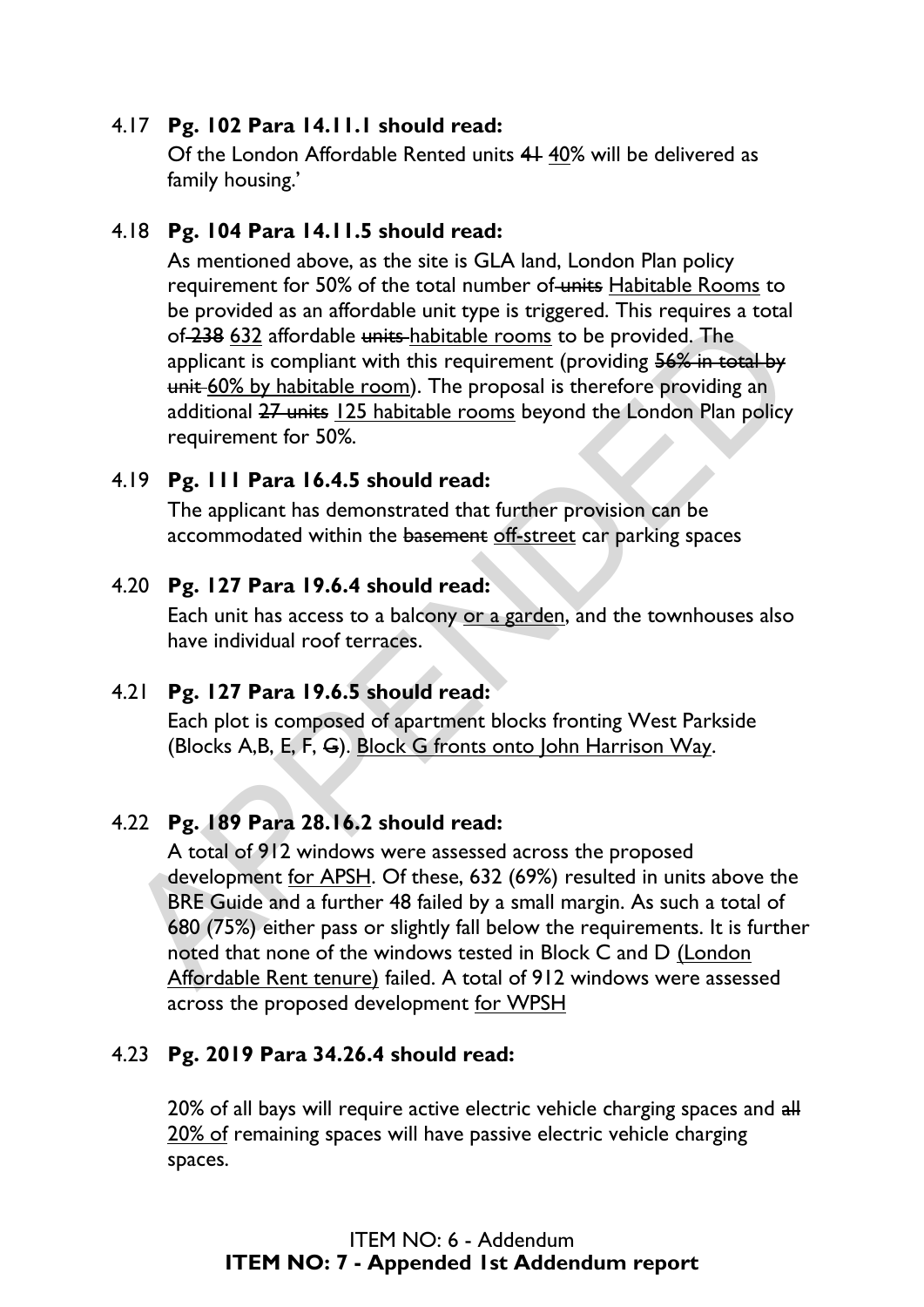# 4.24 **Pg. 233 41.1 – Clarification**

In addition to the planning applications considered in this report, the applicant has made a separate request by letter to modify obligations contained in both the S106 Agreement relating to the 2015 Masterplan  $(15/0716/O$  dated  $8<sup>th</sup>$  December 2015) and the legal agreement relating to Plot MO121 which is situated outside of the 2015 Masterplan area and is subject to three associated legal agreements, the first being the Original 23 February 2004 agreement, the second dated 31st March 2014 (the "PR2 Supplemental Agreement") pursuant to 13/2865/F and the third dated 20 September 2016 (the "M0121 Deed of Variation"). The request by letter was made for modifications under s106A(1)(a) of the Town and Country Planning Act 1990 which allows S106 deeds to be modified at any time by agreement with the Council. The letter is described as an 'application' for reasons stated in the letter as including transparency but it should be noted that there is no legal requirement for any application to be made under  $SI06A(1)(a)$ . Since the effects of the 2019 hybrid application (ref: 19/2733/O) span both the 2015 masterplan area and the site of Plot MO121, officers have engaged with the applicant to ensure any necessary modifications to the existing legal agreements are suitably captured to ensure the development proposed in the new 2020 Masterplan, if approved, would be acceptable in planning terms. In addition, to ensure effective monitoring and enforcement of the 2020 Masterplan as a whole, consolidating the agreements into a single deed, is considered to be the most suitable approach. Original 23 February 2004 agreement, the second dated 31st March<br>2014 (the "PR2 Supplemental Agreement") pursuant to 13/2865/F and<br>the third dated 20 September 2016 (the "M0121 Deed of Variation").<br>The request by letter w

## 4.25 **Pg. 245 Para 45.11 should read:**

The table in Appendix  $X$  4 sets out the original condition and the proposed amendments, with a brief summary of the acceptability of these amendments.

## 5. **Additional Paragraph to Section 47 conclusion:**

5.1 The proposed development would constitute 'less than substantial harm' to the heritage assets. In accordance with NPPF "Where a development proposal will lead to less than substantial harm to the significance of a designated heritage asset, this harm should be weighed against the public benefits of the proposal, including securing its optimum viable use". It is considered that the scheme would deliver the following public benefits: increased provision of housing and affordable housing; new social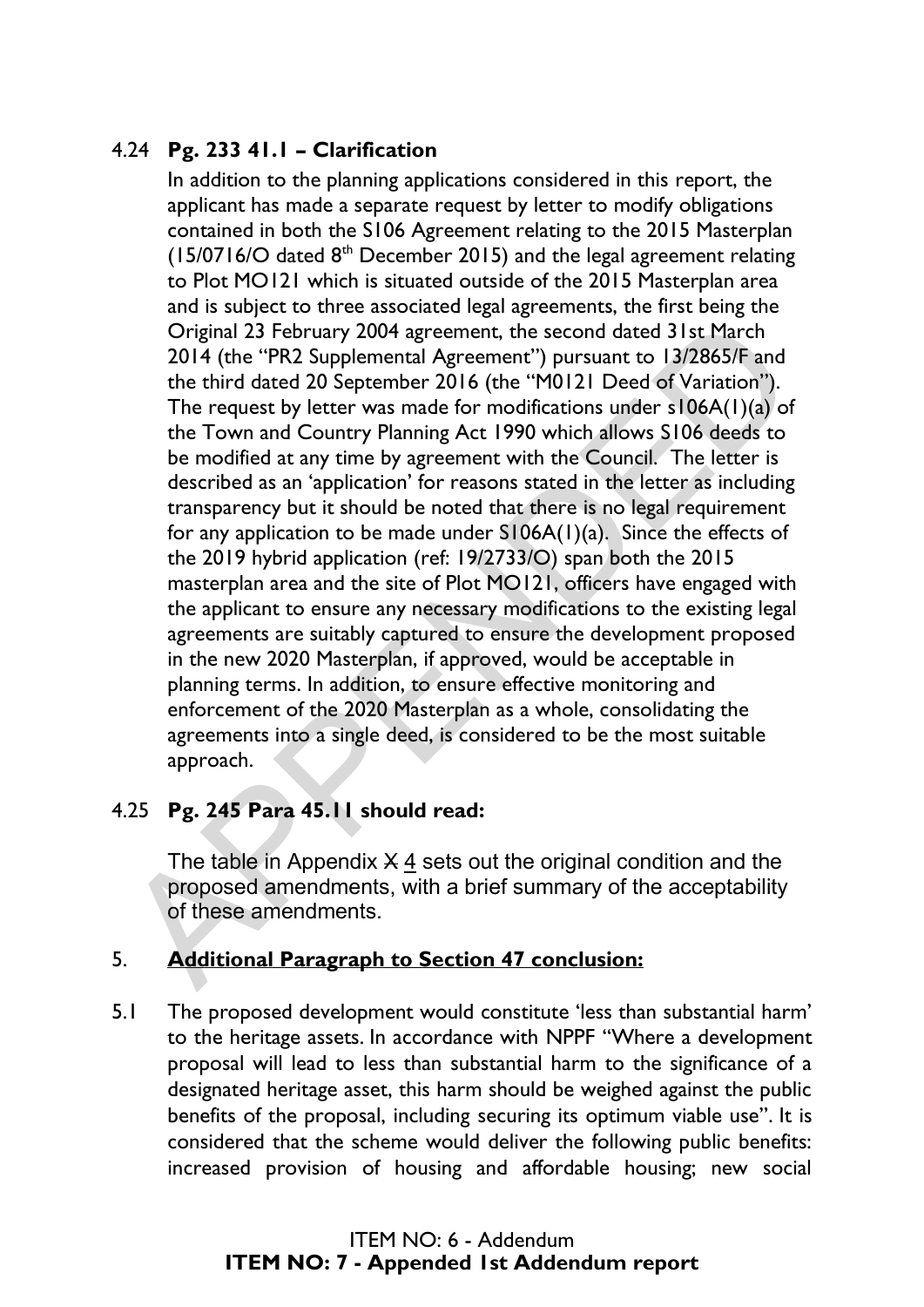infrastructure, additional employment opportunities, new public realm and pedestrian connections as well as the wider benefits resulting from the Greenwich Peninsula Masterplan development as set out within this section of the report.

## 6. **Clarification in regards to the affordable student accommodation and affordable co-living (para 11.12 and12.6).**

6.1 28.3% by habitable room has been accepted as the maximum reasonable affordable housing the scheme can provide and this baseline position will be reflected in the s106 legal agreement for the affordable student accommodation and co-living elements. Once the student accommodation and/or co-living comes forward at reserved matters stage, the proposal will be subject to a viability review in order to see if more affordable housing can be provided. The final wording on the equivalent affordable housing calculation to be included in the s106 legal agreement is to be agreed.

### 7. **Clarification in regards to the re-provision of Coach Parking:**

7.1 Para 5.2.42 and 34.16.6 (and pgs. 35 and 65 in response to TfL and RBG Highways comments) of the report refers to coach parking being provided within the Multi-storey Car Parks (MSCP) on Plot 15.01 and Plot 8. To clarify, these two plots have been identified by the applicant as the possible location to accommodate the coach parking spaces. However, the applicant is contractual obliged to provide 2000 car parking spaces for AEG within the two MSCP which may prevent coach parking spaces being provided within these two plots. If no coach parking is provided, the alternative is the Council using its powers to make Traffic Regulation Orders (TRO) which could include a blanket ban on coach parking or an alternative arrangement that will minimise disruption. The agreement would require the applicant to bear the Council reasonable costs in facilitating the TRO (inc. a study which underpins the coach parking that is required). The final wording to be included in the s106 legal agreement is yet to be agreed and if no agreement is reached between the applicant and the Council, the application will need to be brought back to Members for further consideration on this matter. 3.1 28.3% by habitable room has been accepted as the maximum reasonal affordable housing the scheme can provide and this baseline position whe reflected in the  $\approx 106$  legal agreement for the affordable stude accommodati

### 8. **Clarification on the Review Cap for the review mechanism:**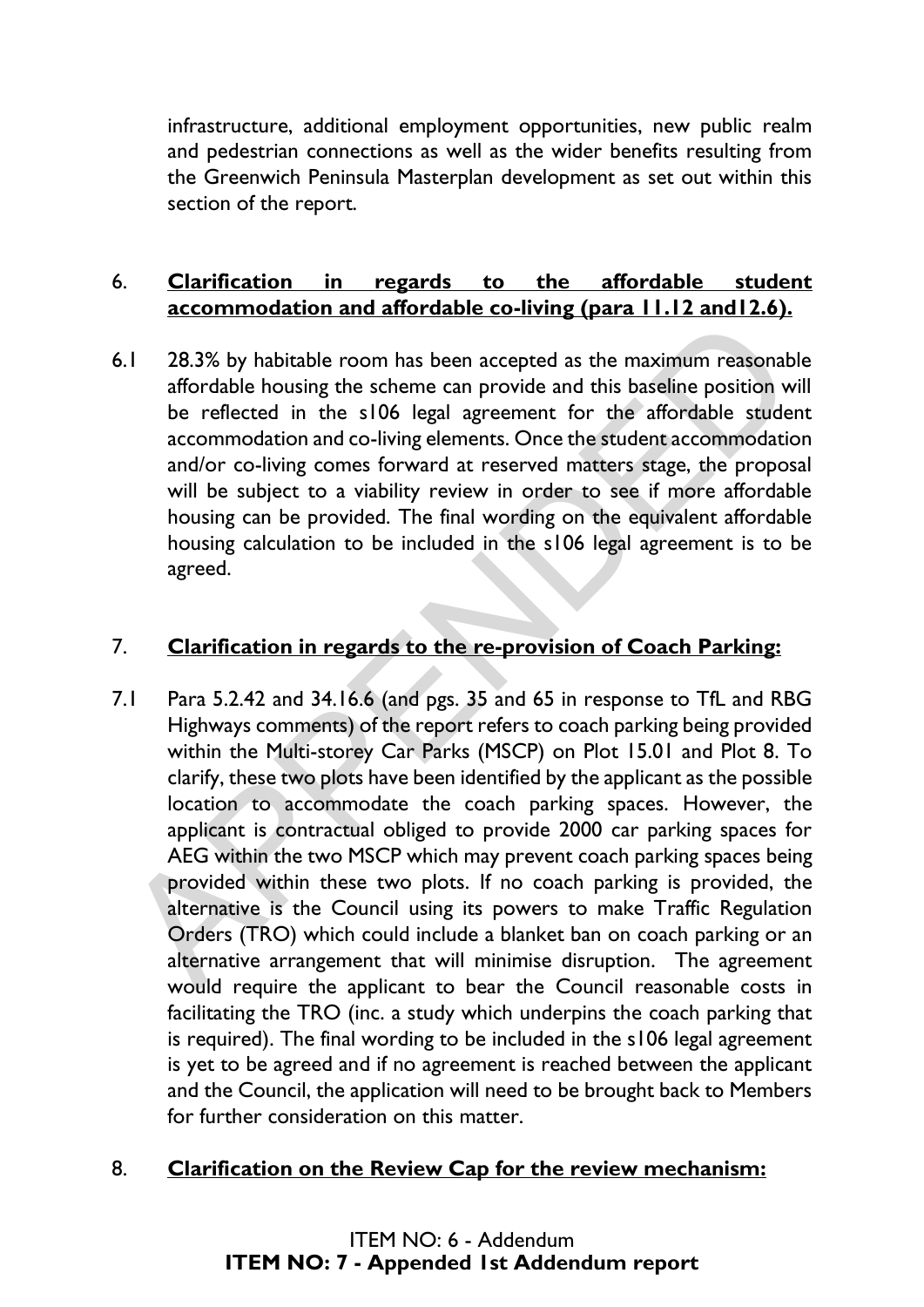8.1 The affordable housing review mechanism will allow additional affordable homes (or a payment in lieu where agreed with the borough) up to a cap of 50% on GLA land and 35% on the remainder of the site. Since the report was published, it has been agreed that the review cap will be based on a blended rate of 50% affordable housing on the publicly owned land and 35% on the KD land. The GLA have indicated an initial calculation that creates a blend of 48.13%. Although the applicant has agreed to the principle of the blended cap being based on the site area, a figure has not yet been agreed.

## 9. **Additions to the Head of Terms – Rolling Minimum:**

9.1 A total of 28% affordable housing will be secured in the s106 for the whole of the Peninsula Masterplan. A clause will be included which requires a rolling minimum of 28% of affordable housing to be maintained as the site is developed. The exception to this would be if there were any delays or amendments to the Silvertown Tunnel which would impact on the delivery of development which would allow the developer to drop to 25%. This would not remove the requirement of the developer to delivery 28% overall for the site. The applicant is seeking more caveats to allow the percentage to drop to 25%, however what these would be and the justification for them is still being discussed. The final wording to be included in the s106 legal agreement is to be agreed. principle of the blended cap being based on the site area, a figure has n<br>yet been agreed.<br>
Additions to the Head of Terms – Rolling Minimum:<br>
A total of 28% affordable housing will be secured in the s106 for the who<br>
of

### **10. Additions to the Heads of Terms in section 44 of the report:**

Affordable Housing

| Clause/Contribution                | Details/Amount                        |
|------------------------------------|---------------------------------------|
| Rolling Min. of Affordable Housing | <b>Rolling Minimum of 28% is</b>      |
|                                    | maintained as the site is developed   |
|                                    | with a fallback position drops to 25% |
|                                    | in the event of delays to the         |
|                                    | Silvertown Tunnel.                    |

#### **Transport**

| Implementation of a CPZ | Implementation of Traffic Orders and |
|-------------------------|--------------------------------------|
|                         | CPZ inc.                             |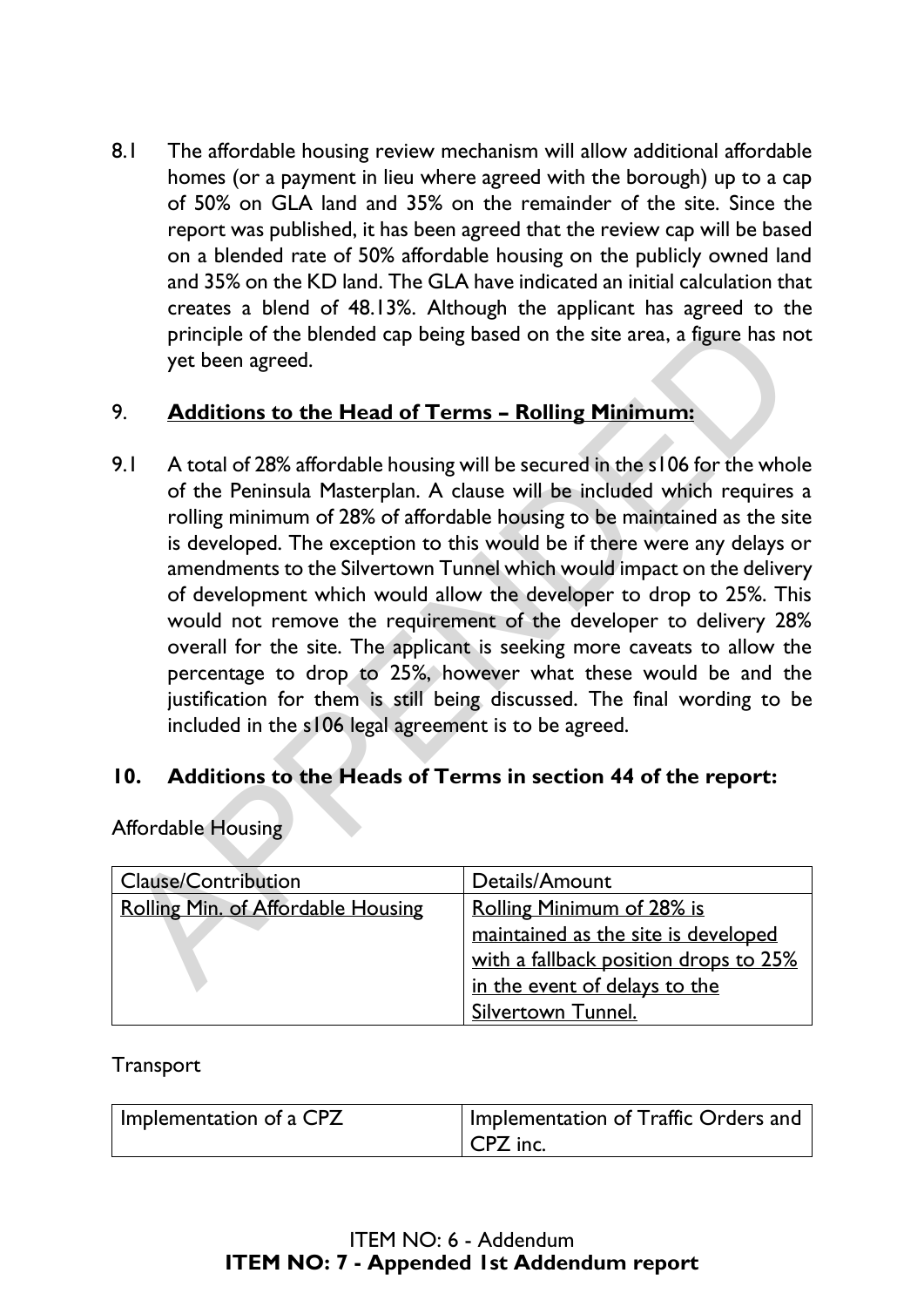|                      | Financial contribution toward CPZ                   |
|----------------------|-----------------------------------------------------|
|                      | administration (£11,289 per                         |
|                      | neighbourhood)                                      |
|                      | Financial contribution towards CPZ                  |
|                      | implementation $(E56,445)$ each year                |
|                      | until the completion of the                         |
|                      | development towards the cost of the                 |
|                      | Council setting up and continuing to                |
|                      | enforce the CPZ                                     |
| <b>Coach Parking</b> | Coach Parking to be provided in the                 |
|                      | MSCP (plot 8 and 15.01) or a                        |
|                      | Financial contribution towards the                  |
|                      | <u><b>implementation of Traffic Regulations</b></u> |
|                      | Orders (capped at £20,000).                         |

## Education

|                                  | enforce the CPZ)                         |
|----------------------------------|------------------------------------------|
| Coach Parking                    | Coach Parking to be provided in the      |
|                                  | MSCP (plot 8 and 15.01) or a             |
|                                  | Financial contribution towards the       |
|                                  | implementation of Traffic Regulations    |
|                                  | Orders (capped at £20,000).              |
|                                  |                                          |
|                                  |                                          |
| <b>Education</b>                 |                                          |
|                                  |                                          |
| Primary School on Plot 22        | Provision of a 2FE Primary school on     |
|                                  | Plot 22.02 or subject to the wording     |
|                                  | of the s106, a financial contribution of |
|                                  | a min. £7,911,841 towards the cost       |
|                                  | of contrition a primary school (final    |
|                                  | figure to be based on national average   |
|                                  | costs published in the DfE school        |
|                                  | place scorecards (adjusted by BCIS       |
|                                  | location factors)).                      |
| Primary School on Meridian Quays | Provision of a 2FE Primary School in     |
|                                  | Meridian Quays or subject to the         |
|                                  | wording of the s106, a financial         |
|                                  | contribution of a min. £7,911,841        |
|                                  | towards the cost of contrition a         |
|                                  | primary school (final figure to be       |
|                                  | based on national average costs          |
|                                  | published in the DfE school place        |
|                                  | scorecards (adjusted by BCIS location    |
|                                  | factors)).                               |
| All Through School (StMM)        | Financial Contribution of £24,144,000    |
|                                  | towards All Through School (St Mary      |
|                                  | Magdalene)                               |